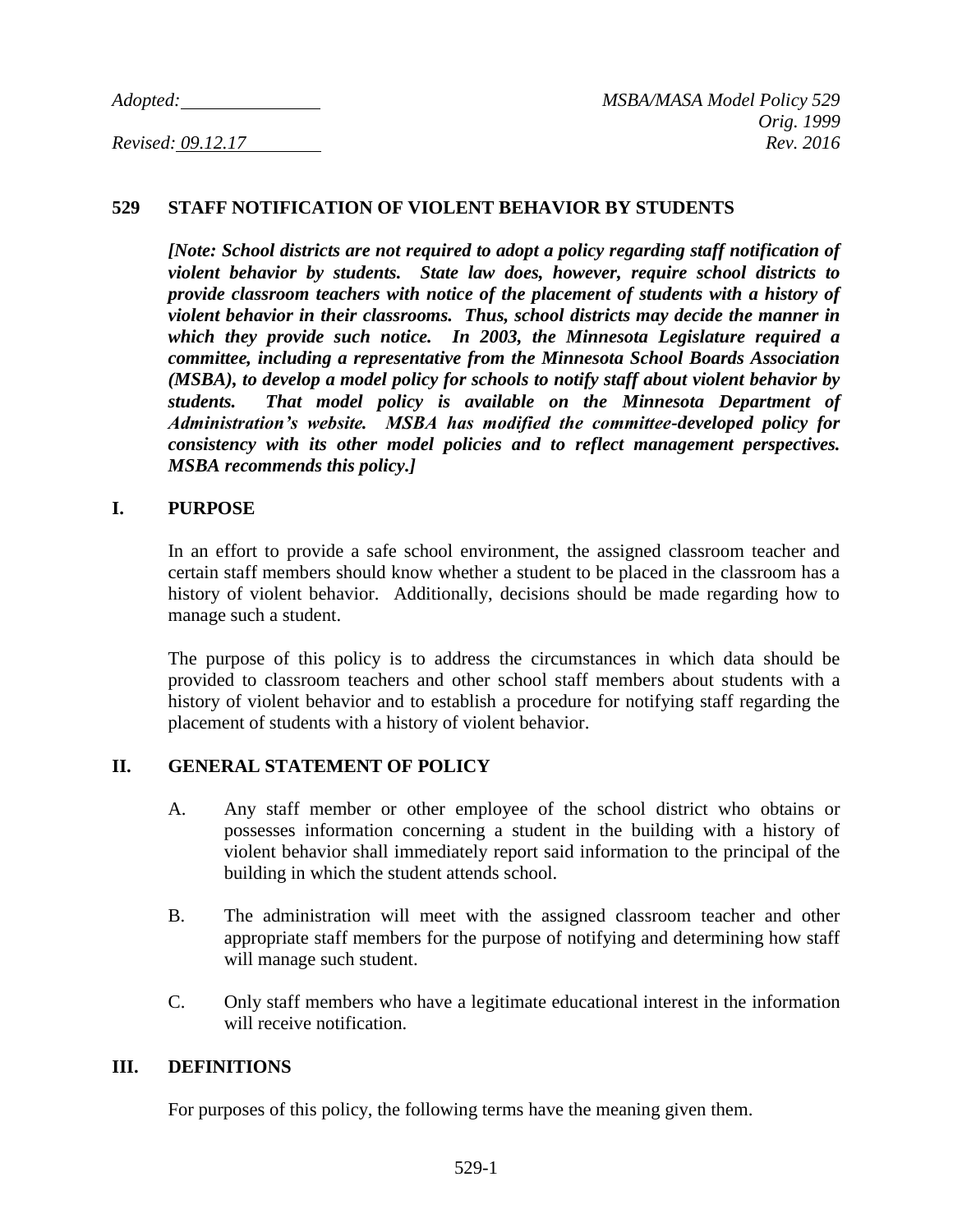# A. Administration

"Administration" means the superintendent, building principal, or other designee.

# B. Classroom Teacher

"Classroom teacher" means the instructional personnel responsible for the course or room to which a student is assigned at any given time, including a substitute hired in place of the classroom teacher.

# C. History of Violent Behavior

- 1. A student will be considered to have a history of violent behavior if incident(s) of violence, including any documented physical assault of a school district employee by the student, have occurred during the current or previous school year.
- 2. If a student has an incident of violence during the current or previous school year, that incident and all other past related or similar incidents of violence will be reported.

# D. Incident(s) of Violence

"Incident(s) of violence" means willful conduct in which a student endangers or causes physical injury to the student, other students, a school district employee, or surrounding person(s) or endangers or causes significant damage to school district property, regardless of whether related to a disability or whether discipline was imposed.

# E. Legitimate Educational Interest

"Legitimate educational interest" includes interest directly related to classroom instruction, teaching, student achievement and progress, discipline of a student, student health and welfare, and the ability to respond to a request for educational data. It includes a person's need to know in order to:

- 1. Perform an administrative task required in the school or the employee's contract or position description approved by the school board;
- 2. Perform a supervisory or instructional task directly related to the student's education; or
- 3. Perform a service or benefit for the student or the student's family such as health care, counseling, student job placement, or student financial aid.
- 4. Perform a task directly related to responding to a request for data.

# F. School Staff Member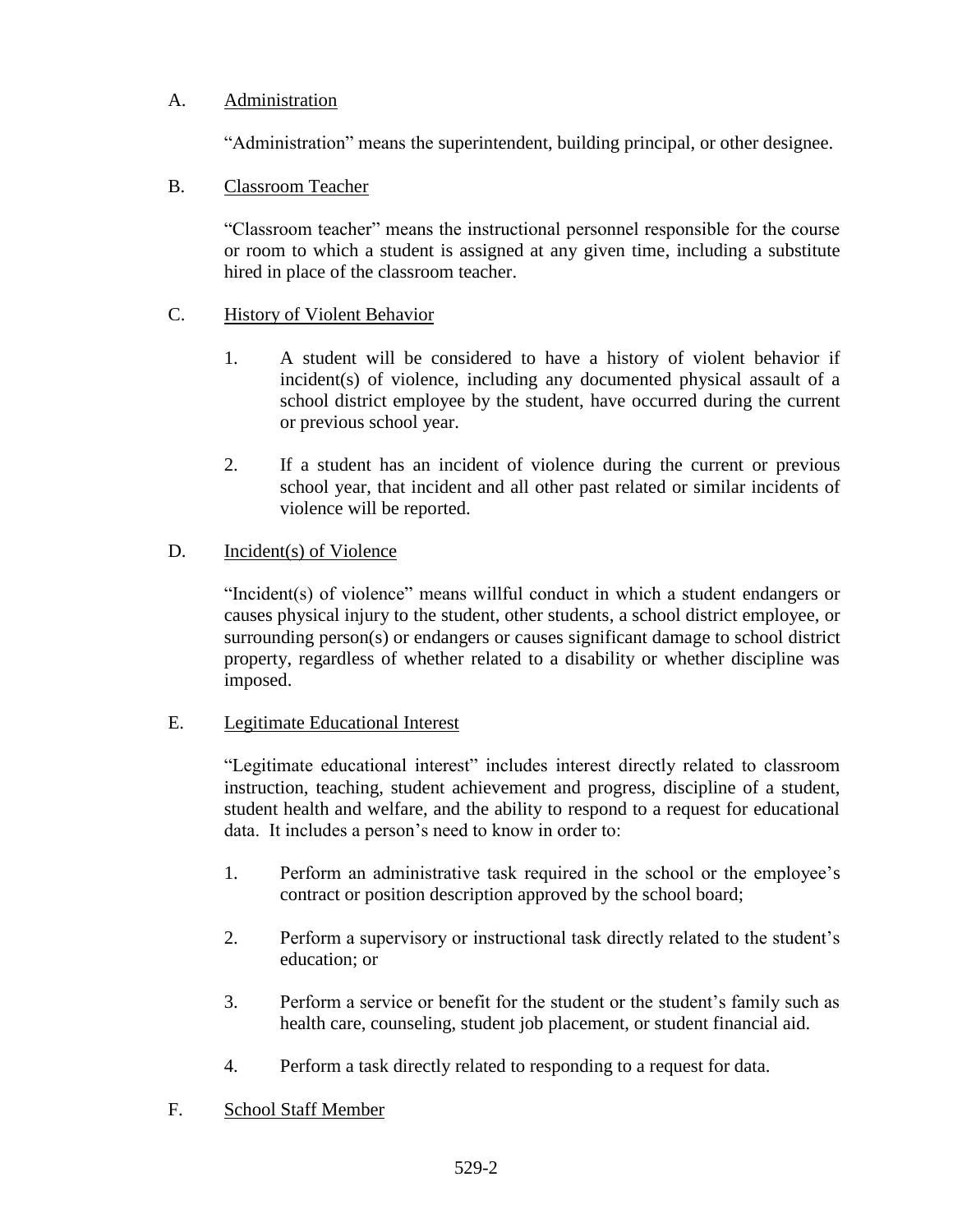"School staff member" includes:

- 1. A person duly elected to the school board;
- 2. A person employed by the school board in an administrative, supervisory, instructional, or other professional position;
- 3. A person employed by the school board as a temporary substitute in a professional position for the period of his or her performance as a substitute; and
- 4. A person employed by, or under contract to, the school board to perform a special task such as a secretary, a clerk, a public information officer or data practices compliance official, an attorney, or an auditor for the period of his or her performance as an employee or contractor.

*[Note: School districts may wish to reference other school staff members such as paraprofessionals, bus drivers, occupational therapists, or police liaison officers in the definition of a "school staff member." However, the definition of a "school staff member" in this policy should be identical to the school district's definition of a "school official" in Policy 515, Protection and Privacy of Pupil Records.]*

### **IV. PROCEDURE FOR STAFF NOTIFICATION OF STUDENTS WITH VIOLENT BEHAVIOR**

### A. Reports of Violent Behavior

Any staff member or other employee of the school district who becomes aware of any information regarding the violent behavior of an enrolling student or any student enrolled in the school district shall immediately report the information to the building principal where the student is enrolled or seeks to enroll.

### B. Recipients of Notice

Each classroom teacher of a student with a history of violent behavior (see Section III.C., above) will receive written notification from the administration prior to placement of the student in the teacher's classroom. In addition, written notice will be given by the administration to other school staff members who have a legitimate educational interest, as defined in this policy, when a student with a history of violent behavior is placed in a teacher's classroom. The administration will provide notice to anyone substituting for the classroom teacher or school staff member, who has received notice under this policy, that the substitute will be overseeing a student with a history of violent behavior.

The administration may provide other school district employees or individuals outside of the school district with information regarding a student, including information regarding a student's history of violent behavior, in accordance with Policy 515, Protection and Privacy of Pupil Records.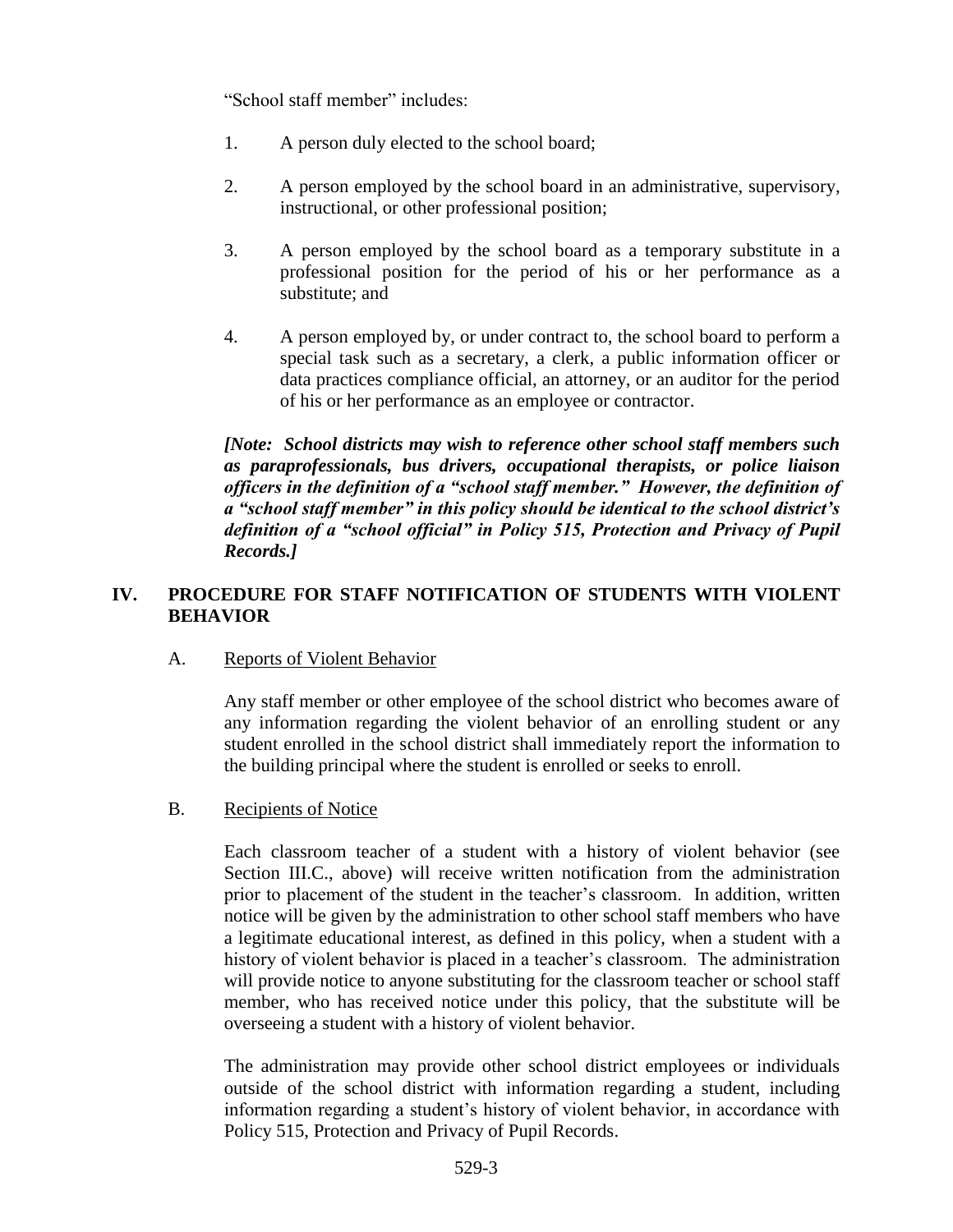# C. Determination of Who Receives Notice

The determination of which classroom teachers and school staff members have a legitimate educational interest in information regarding a student with a history of violent behavior will be made by either: (1) the school district's Responsible Authority appointed by the school board under the Minnesota Government Data Practices Act or (2) the administration. In the event the administration makes this determination, the Responsible Authority will provide guidance to the administration as to what data will be shared.

# D. Form of Written Notice

The notice given to classroom teachers and school staff members will be in writing and will include the following:

- 1. Name of the student;
- 2. Date of notice;
- 3. Notification that the student has been identified as a student with a history of violent behavior as defined in Section III. of this policy; and
- 4. Reminder of the private nature of the data provided.

# E. Record of Notice

- 1. The administration will retain a copy of the notice or other documentation provided to classroom teachers and school staff members notified under this section.
- 2. Retention of the written notice or other documentation provided to classroom teachers and school staff members is governed by the approved Records Retention Schedule.
- F. Meetings Regarding Students with a History of Violent Behavior
	- 1. If the administration determines, in his or her discretion, that the classroom teacher and/or school staff members with a legitimate educational interest in such data reasonably require access to the details regarding a student's history of violent behavior for purposes of school safety and/or intervention services for the student, the administration also may convene a meeting to share and discuss such data.
	- 2. The persons present at the meeting may have access to the data described in Section IV.D., above.
- G. Law Enforcement Reports